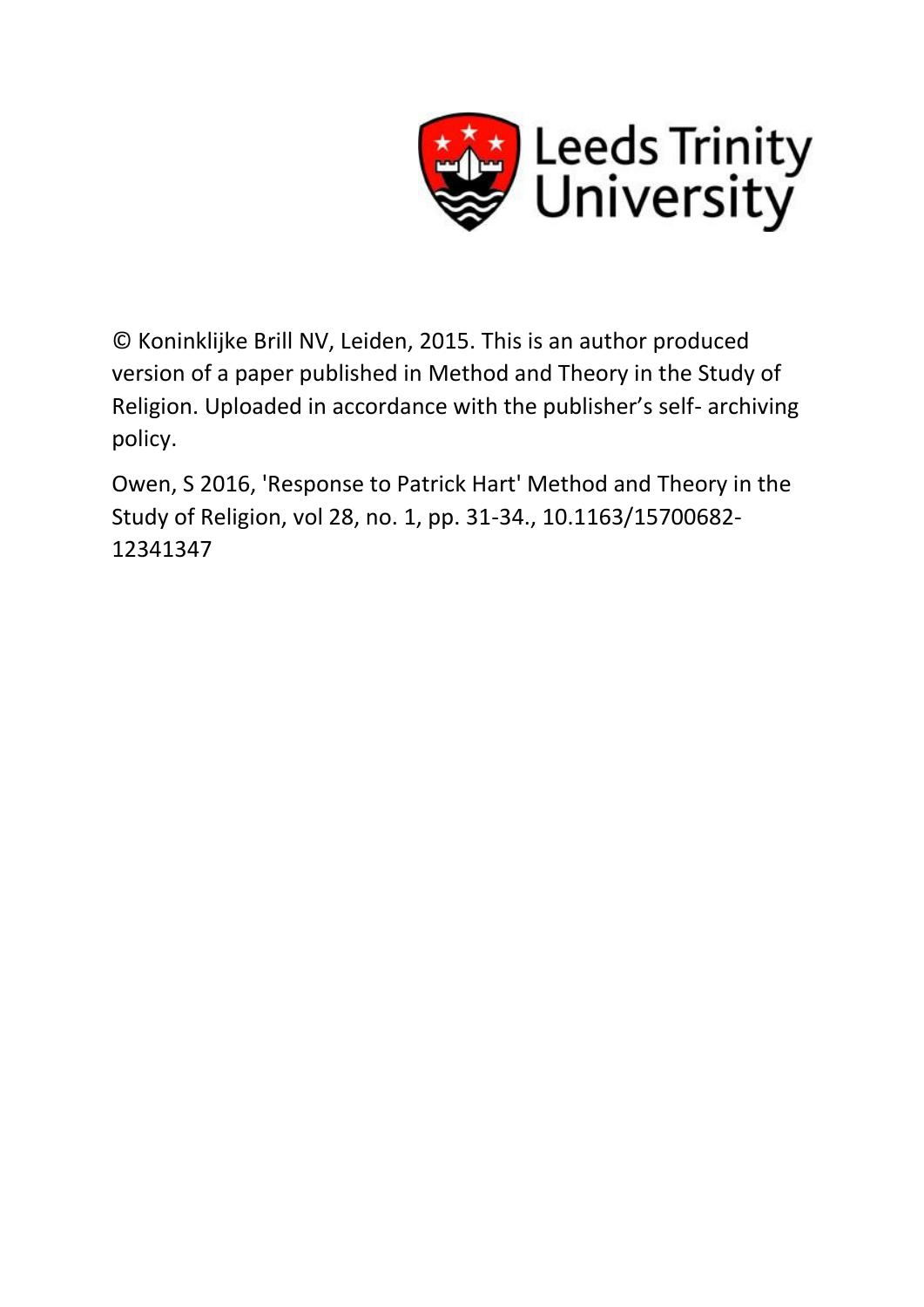## **Response to P. Hart**

Suzanne Owen Leeds Trinity University Leeds, LS18 5HD United Kingdom s.owen@leedstrinity.ac.uk

Hart's essay begins with a brief mention of the "folk" understandings of the terms "method" and "theory," citing McCutcheon, by pointing out the difference in their perceived authoritative status: "scientific method" and "conspiracy theory." I would add that "method" in general is viewed as a "systematic procedure," connoting that it has been rigorously tested, while "theory" is often regarded as speculative and thus imaginary. "It's just a theory" means it is not proven, and so possibly not true (this meaning is highlighted by Hart later in the essay).

Regarding their use in the academic study of religion, and in course curricula in particular, Hart points out that an undergraduate degree in Religious Studies will often include a module on "method and theory," which is also the case in the UK context. If the study of religion is methodologically pluralist, then all the more reason to be explicit about the methods employed. However, one does not usually see method and theory as part of a Theology degree (in the UK, Theology and Religious Studies are often combined or taught alongside each other as separate degrees in the same department).<sup>1</sup> This omission in Theology does not mean that method and theory has been incorporated into other modules. Colleagues have

1

<sup>&</sup>lt;sup>1</sup> "Theology and Religious Studies" is the title of the department or subject area at both Leeds Trinity University and the University of Chester, where I work. Typically, "method and theory" modules are taught as part of the undergraduate Religious Studies degree but not the Theology degree.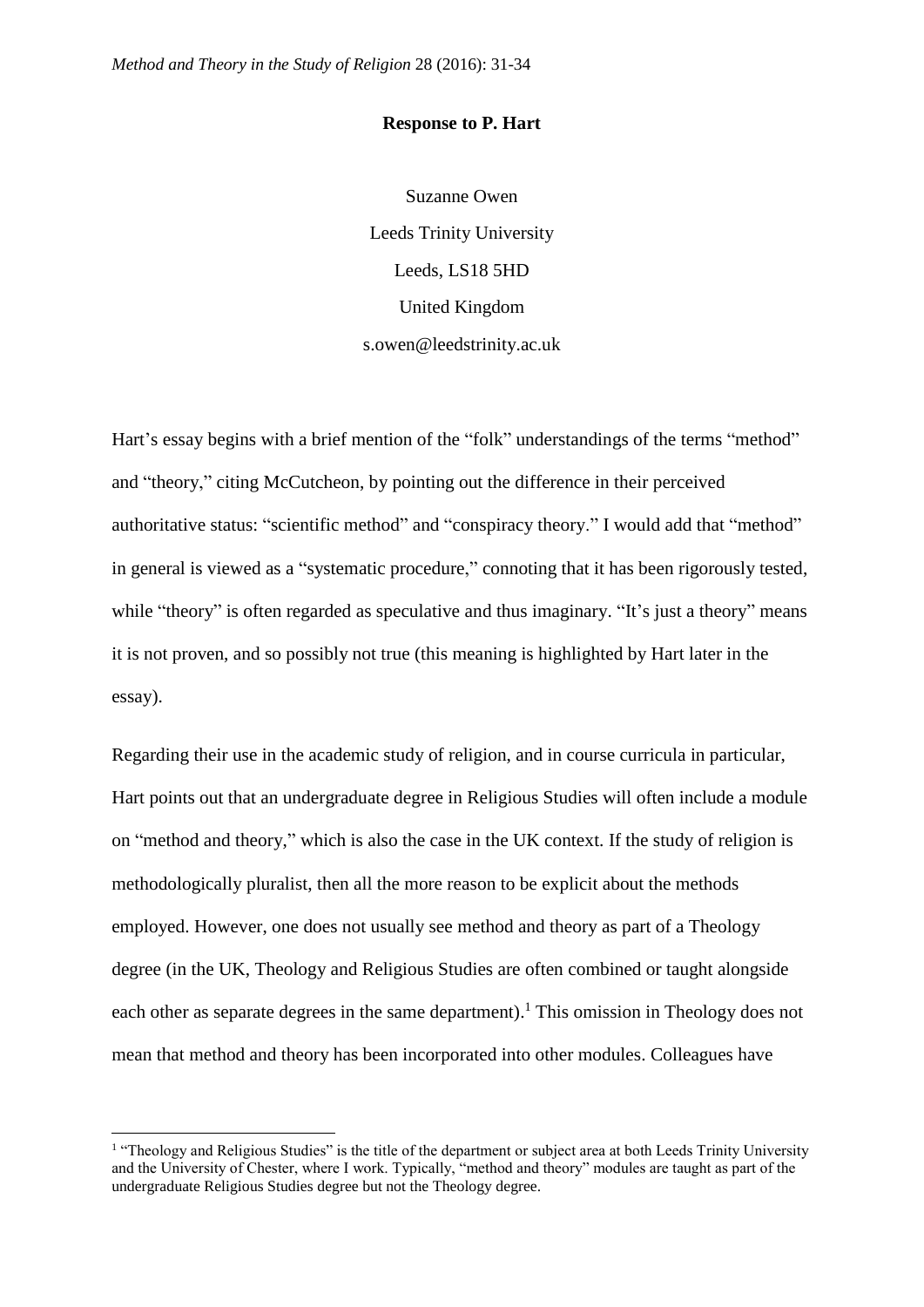often lamented that, by the time students write their undergraduate dissertations in their final year, they do not seem to know what a method or theory is and therefore these go unstated, with the students failing to recognize that their work has any. To confuse matters, method and theory modules (usually in the first year of their degree) sometimes include "theology" as an approach, which also fails to identify the variety methods and theories employed in Theology. The dissertation students are typically enrolled in a module that instructs them on research methods where they are asked to identify their research question or problem, the theoretical framework they are employing, and how they will go about collecting and analyzing the data produced (the method).

One problem in the study of religion is distinguishing method from theory, which Hart's essay, in part, seeks to address by investigating their etymologies in Greek and the analogies employed to explain them. One recent analogy given is Tweed's (2006) idea of theory as a travel itinerary, which, as Hart points out, does not help to distinguish theory from method. As the essay reveals, in my view, the etymologies do not easily distinguish them either unless pushed. The essay shows that "method" in Greek is a compound of *meta* and *hodos*. Hart concentrates on the *hodos* part of the word, which means "way" or "road," but metaphorically (in Parmenides) as a way to apprehend true knowledge. As for "theory," early Greek usage suggests that it is an observation of a spectacle – or apprehension of true knowledge. This then makes "theory" the apprehension of true knowledge while "method" is the path taken to arrive at that apprehension. Since Hart treats the terms "method" and "theory" separately in the essay, the relation between them is not always this clear.

The idea of theory as the apprehension of true knowledge seems to align with Russell McCutcheon's first notion of theory as "a rational, explanatory account for just this or that series of experiences, observations, and events" (2001: 112). The second notion, "theory-ascritique" (2001: 113), deconstructs explanatory theories, which Hart links to Lyotard's idea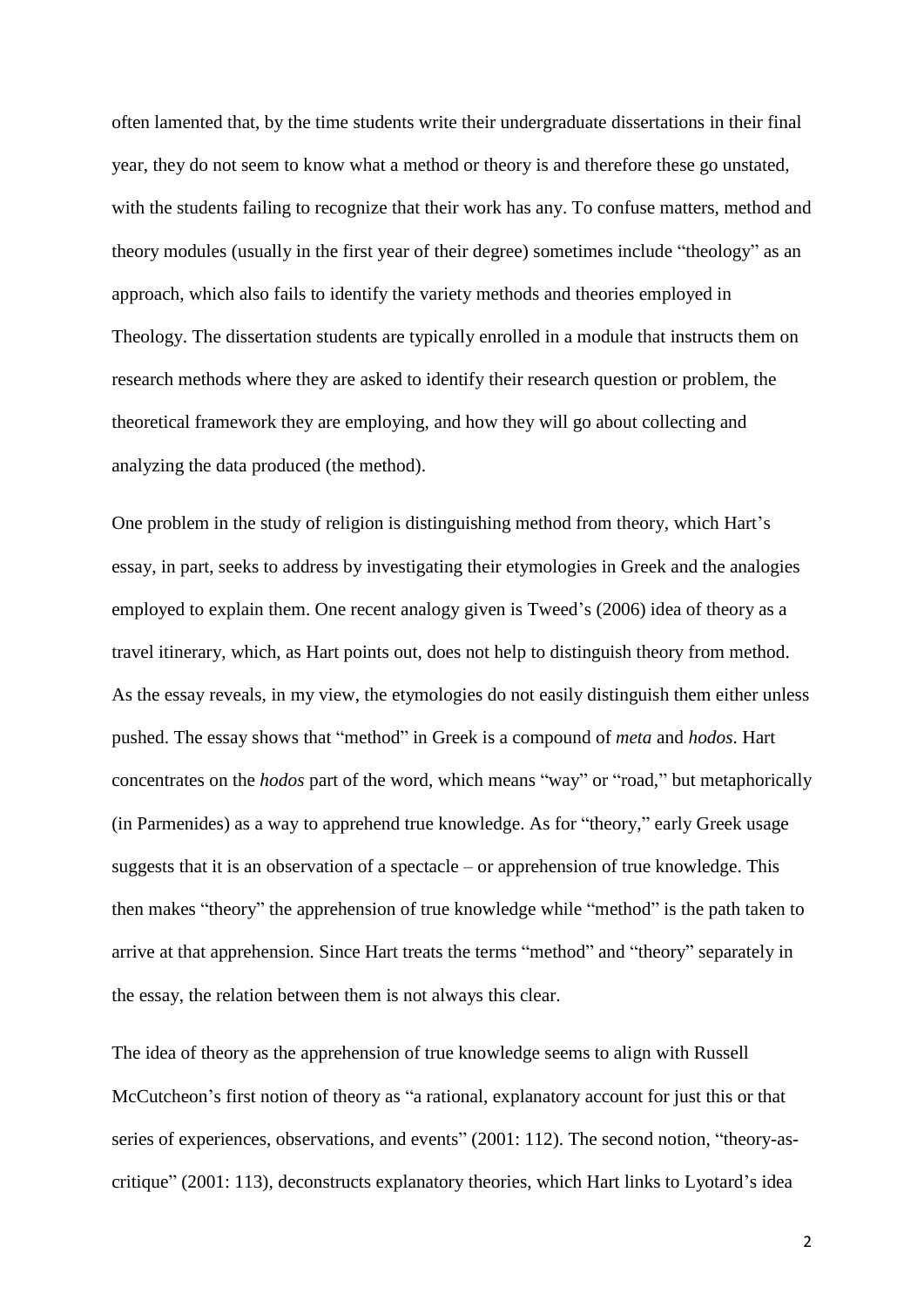of the "incredulity towards metanarratives" (Lyotard 1984: xxiv). However, Hart sees this as really another theory-as-explanation and would subsume both notions as *myth-making* or *logos-making*, deriving these terms from Bruce Lincoln's work (1999: 18).

Hart also states that "whether discourse is clothed in theory (coupled with method), *logos*, or *mythos*, it often seeks the same end – true knowledge – regardless of our inability to attain it." However, wouldn't the *way* we seek be the method and *what* we seek be the theory? In practice, there is little separation between theory and method as they form a dialectical pair. A method does not just happen without some purpose or proposition. Hart continues by saying that "the *pursuit* of truth itself, or metaphysics, would seem to be an immutable, inherent component of our condition as finite rational beings." Presumably this is the madness that Hart refers to in the title of his essay. It is an endless occupation, like the punishment of Sisyphus, who rolls a boulder up the hill. He never reaches the top of the mountain before it rolls down again, thus never able to perceive the whole picture  $-$  a god's eye view is denied him. Therefore, abandoning the search for truth might be the preferred option in the study of religion. Yet, unless we are sitting in absentmindedness, questions remain about what we are seeking and how.

Hart raises the issue of whether even by their "mere invocation" method and theory confer legitimacy on academic studies of religion. However, I would argue that the claim to superior insight or knowledge of truth *without* invoking these terms can also put on an air of legitimacy when scholars assert a "truth" without indicating how they got there or what they were looking for. At the Study of Religion as an Academic Discipline (SORAAD) workshop in Baltimore, ahead of the American Academy of Religion meeting in 2013, Philip Deslippe spoke about some advice given to him by Dan Montella: "You don't collect data; you collect stuff that you turn into data." The next day, in conversation with Russell McCutcheon, we concluded that data is not "out there" as undifferentiated "stuff," because as soon as you